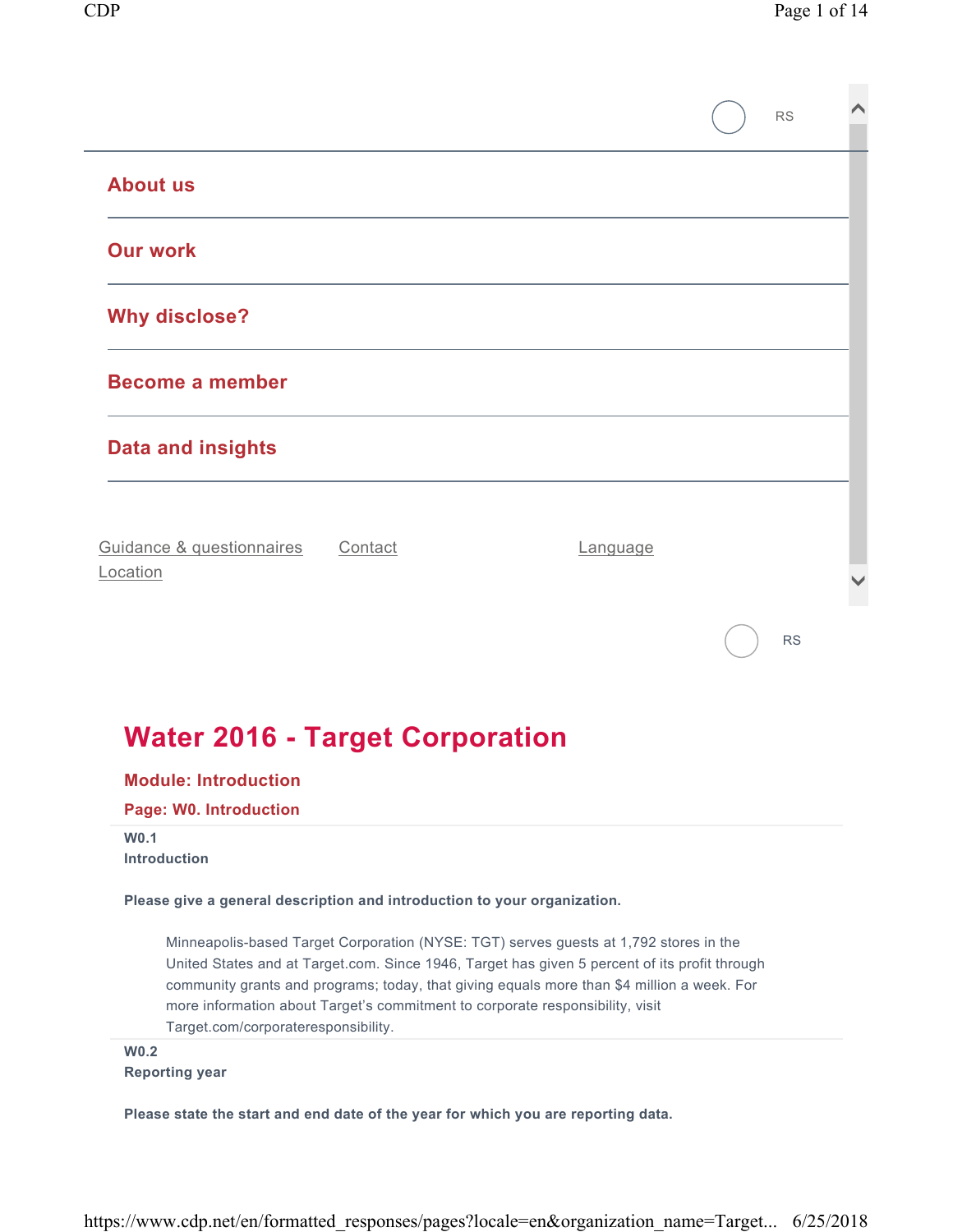**Period for which data is reported**  Sun 01 Feb 2015 - Sun 31 Jan 2016

#### **W0.3**

## **Reporting boundary**

**Please indicate the category that describes the reporting boundary for companies, entities, or groups for which water-related impacts are reported.** 

Companies, entities or groups over which operational control is exercised

# **W0.4**

**Exclusions** 

**Are there any geographies, facilities or types of water inputs/outputs within this boundary which are not included in your disclosure?** 

Yes

## **W0.4a Exclusions**

#### **Please report the exclusions in the following table**

| <b>Exclusion</b>       | Please explain why you have made the exclusion                                                                                                                                                                                                                                                                                                                                                                                                                                                      |
|------------------------|-----------------------------------------------------------------------------------------------------------------------------------------------------------------------------------------------------------------------------------------------------------------------------------------------------------------------------------------------------------------------------------------------------------------------------------------------------------------------------------------------------|
| Non U.S.<br>facilities | Our current disclosure does not include our headquarters and sales facilities<br>outside of the United States. This includes three buildings in India and several<br>small offices scattered around the globe. These facilities are currently excluded<br>due to a lack of reliable data on water consumption. Based on estimates of<br>potential consumption from all of these sources, they are considered de<br>minimis, and would likely contribute a nominal portion to our total consumption. |

**Further Information** 

## **Module: Current State**

#### **Page: W1. Context**

#### **W1.1**

**Please rate the importance (current and future) of water quality and water quantity to the success of your organization** 

| Water quality and quantity                                                             | Direct use<br>importance rating | Indirect use<br>importance rating | <b>Please</b><br>explain |
|----------------------------------------------------------------------------------------|---------------------------------|-----------------------------------|--------------------------|
| Sufficient amounts of good quality<br>freshwater available for use                     | Important                       | Important                         |                          |
| Sufficient amounts of recycled,<br>brackish and/or produced water<br>available for use | Not very important              | Not very important                |                          |

**W1.2** 

**For your total operations, please detail which of the following water aspects are regularly measured and monitored and provide an explanation as to why or why not**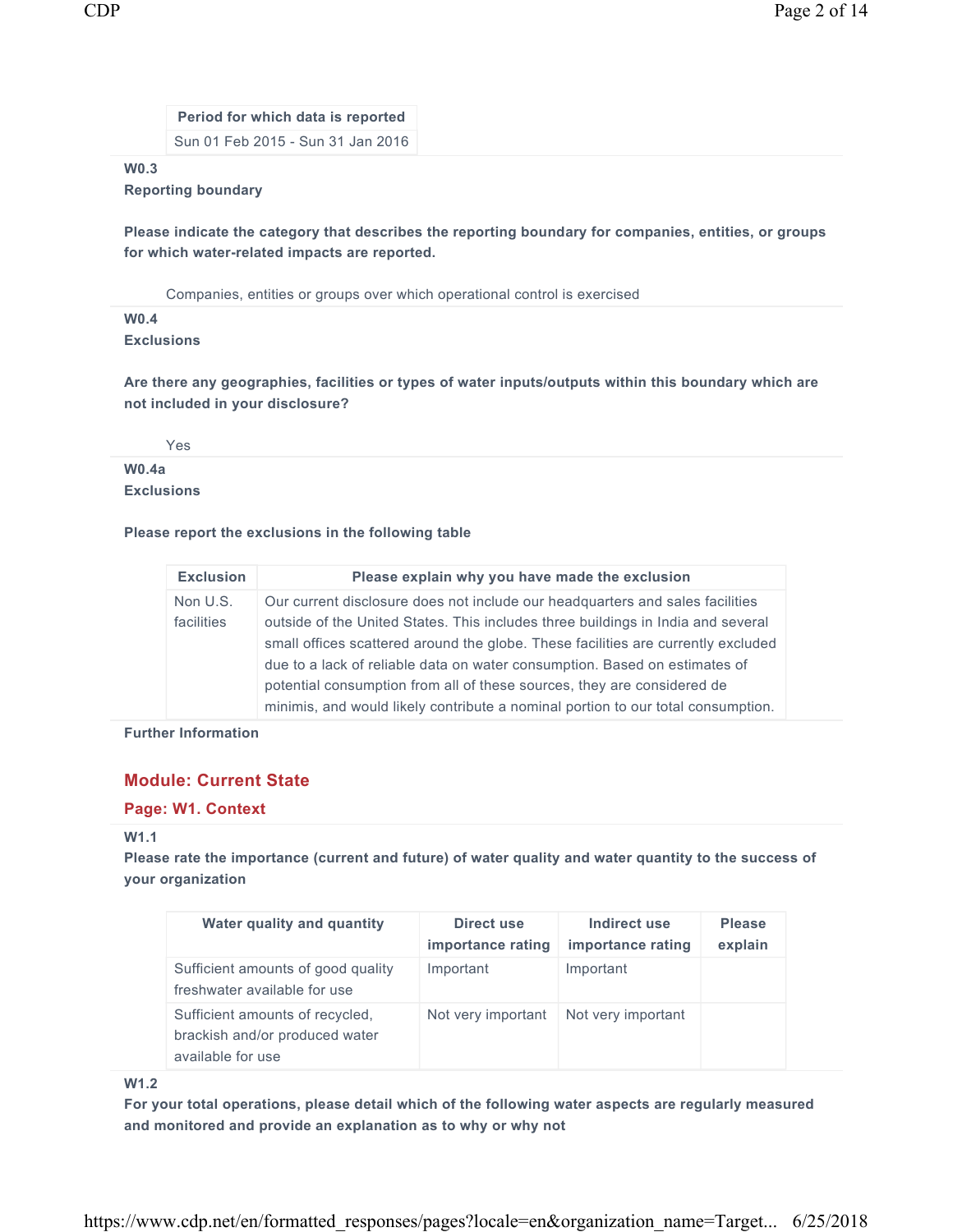| ۰. | ۰, |
|----|----|
|    |    |

| <b>Water aspect</b>                                                         | $%$ of<br>sites/facilities/operations | Please explain                                                                                                                           |
|-----------------------------------------------------------------------------|---------------------------------------|------------------------------------------------------------------------------------------------------------------------------------------|
| Water withdrawals- total<br>volumes                                         | 76-100                                | Target consumes water almost<br>exclusively from municipal water<br>utilities, and uses utility bills to<br>calculate withdrawal volumes |
| Water withdrawals-<br>volume by sources                                     | Less than 1%                          | Target does not track withdrawals<br>by source                                                                                           |
| Water discharges- total<br>volumes                                          | Less than 1%                          | Target does not track water<br>discharges                                                                                                |
| Water discharges-<br>volume by destination                                  | Less than 1%                          | Target does not track water<br>discharges                                                                                                |
| Water discharges-<br>volume by treatment<br>method                          | I ess than 1%                         | Target does not track water<br>discharges                                                                                                |
| Water discharge quality<br>data- quality by standard<br>effluent parameters | Less than 1%                          | Target does not track water<br>discharges                                                                                                |
| Water consumption- total<br>volume                                          | 76-100                                | Target consumes water almost<br>exclusively from municipal water<br>utilities, and uses utility bills to<br>calculate withdrawal volumes |
| Facilities providing fully-<br>functioning WASH<br>services for all workers | I ess than 1%                         | Target does not provide WASH<br>facilities for workers                                                                                   |

# **W1.2a**

**Water withdrawals: for the reporting year, please provide total water withdrawal data by source, across your operations** 

| <b>Source</b>                      | Quantity<br>(megaliters/year) | How does total water<br>withdrawals for this<br>source compare to the<br>last reporting year? | <b>Comment</b>                                                                     |
|------------------------------------|-------------------------------|-----------------------------------------------------------------------------------------------|------------------------------------------------------------------------------------|
| Fresh surface water                | $\Omega$                      | Not applicable                                                                                | Target's water<br>comes almost<br>exclusively from<br>municipal water<br>utilities |
| Brackish surface<br>water/seawater | $\Omega$                      | Not applicable                                                                                | Target's water<br>comes almost<br>exclusively from<br>municipal water<br>utilities |
| Rainwater                          | $\Omega$                      | Not applicable                                                                                | Target's water<br>comes almost<br>exclusively from                                 |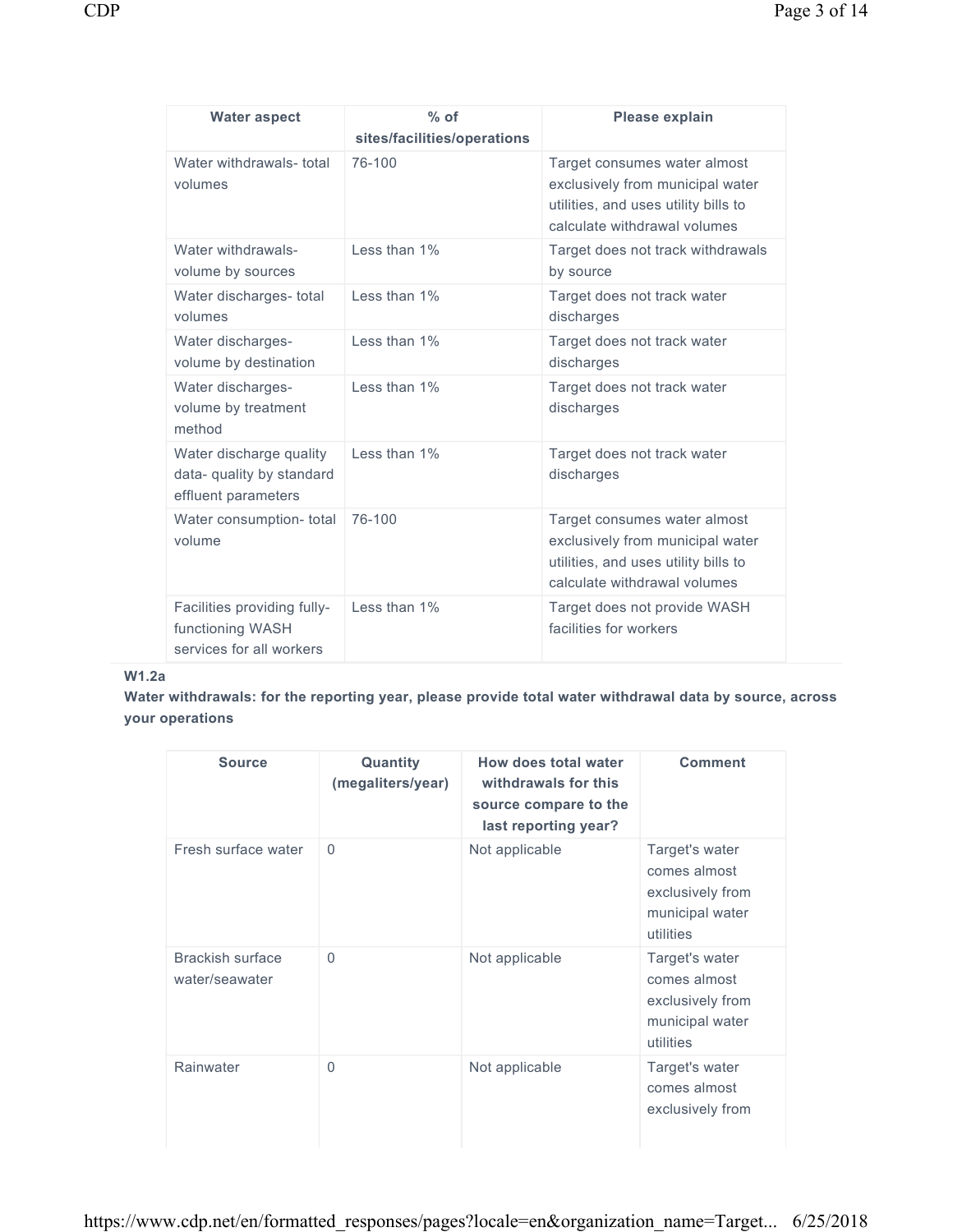| <b>Source</b>                           | Quantity<br>(megaliters/year) | How does total water<br>withdrawals for this<br>source compare to the<br>last reporting year? | <b>Comment</b>                                                                     |
|-----------------------------------------|-------------------------------|-----------------------------------------------------------------------------------------------|------------------------------------------------------------------------------------|
|                                         |                               |                                                                                               | municipal water<br>utilities                                                       |
| Groundwater -<br>renewable              | $\Omega$                      | Not applicable                                                                                | Target's water<br>comes almost<br>exclusively from<br>municipal water<br>utilities |
| Groundwater - non-<br>renewable         | $\Omega$                      | Not applicable                                                                                | A small number of<br>sites (<5) use well<br>water for irrigation                   |
| Produced/process<br>water               | $\Omega$                      | Not applicable                                                                                | Target's water<br>comes almost<br>exclusively from<br>municipal water<br>utilities |
| Municipal supply                        | 11453                         | Lower                                                                                         | Target's water<br>comes almost<br>exclusively from<br>municipal water<br>utilities |
| Wastewater from<br>another organization | $\Omega$                      | Not applicable                                                                                | Target's water<br>comes almost<br>exclusively from<br>municipal water<br>utilities |
| Total                                   | 11453                         | Lower                                                                                         | Target's water<br>comes almost<br>exclusively from<br>municipal water<br>utilities |

# **W1.2b**

**Water discharges: for the reporting year, please provide total water discharge data by destination, across your operations** 

| <b>Destination</b>                 | Quantity<br>(megaliters/year) | How does total water<br>discharged to this<br>destination compare to<br>the last reporting year? | Comment                                     |
|------------------------------------|-------------------------------|--------------------------------------------------------------------------------------------------|---------------------------------------------|
| Fresh surface water                |                               | Not applicable                                                                                   | Target does<br>not track water<br>discharge |
| Brackish surface<br>water/seawater |                               | Not applicable                                                                                   | Target does<br>not track water<br>discharge |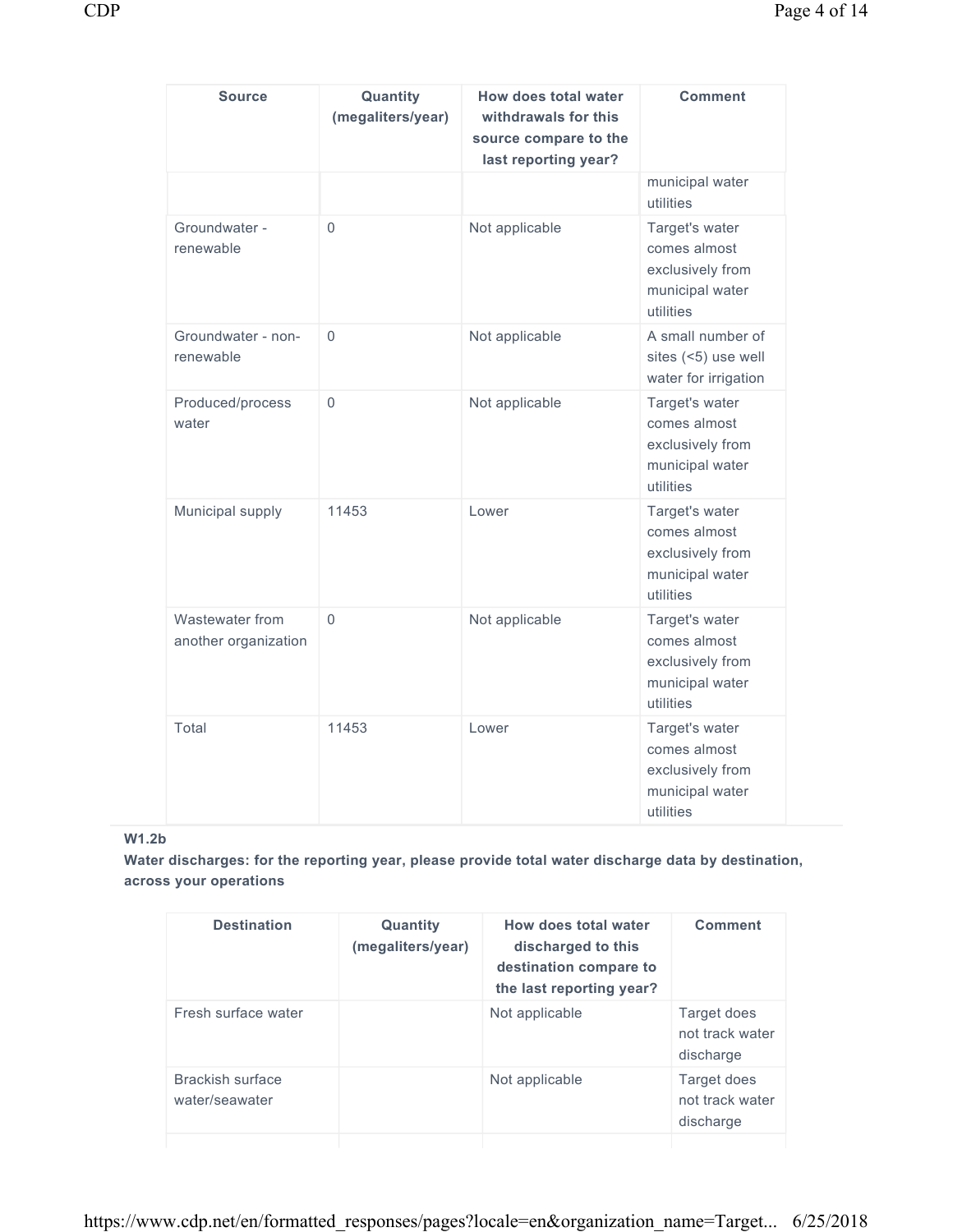| <b>Destination</b>                                    | Quantity<br>(megaliters/year) | How does total water<br>discharged to this<br>destination compare to<br>the last reporting year? | <b>Comment</b>                              |
|-------------------------------------------------------|-------------------------------|--------------------------------------------------------------------------------------------------|---------------------------------------------|
| Groundwater                                           |                               | Not applicable                                                                                   | Target does<br>not track water<br>discharge |
| Municipal/industrial<br>wastewater treatment<br>plant |                               | Not applicable                                                                                   | Target does<br>not track water<br>discharge |
| Wastewater for another<br>organization                |                               | Not applicable                                                                                   | Target does<br>not track water<br>discharge |
| Total                                                 |                               | Not applicable                                                                                   | Target does<br>not track water<br>discharge |

## **W1.2c**

**Water consumption: for the reporting year, please provide total water consumption data, across your operations** 

| <b>Consumption</b><br>(megaliters/year) | How does this<br>consumption figure<br>compare to the last<br>reporting year? | <b>Comment</b>                                                                                                                        |
|-----------------------------------------|-------------------------------------------------------------------------------|---------------------------------------------------------------------------------------------------------------------------------------|
| 11453                                   | I ower                                                                        | Target's water consumption reduction<br>is due to changes in irrigation practices<br>and process improvements in food<br>preparation. |

## **W1.3**

**Do you request your suppliers to report on their water use, risks and/or management?** 

Yes

## **W1.3a**

**Please provide the proportion of suppliers you request to report on their water use, risks and/or management and the proportion of your procurement spend this represents** 

| <b>Proportion of</b><br>suppliers % | <b>Total procurement</b><br>spend $%$ | Rationale for this coverage             |
|-------------------------------------|---------------------------------------|-----------------------------------------|
| $1 - 25$                            | $1 - 25$                              | Target uses the Higg Index to query our |
|                                     |                                       | apparel suppliers on water consumption  |

## **W1.4**

**Has your organization experienced any detrimental impacts related to water in the reporting year?** 

No

**Further Information**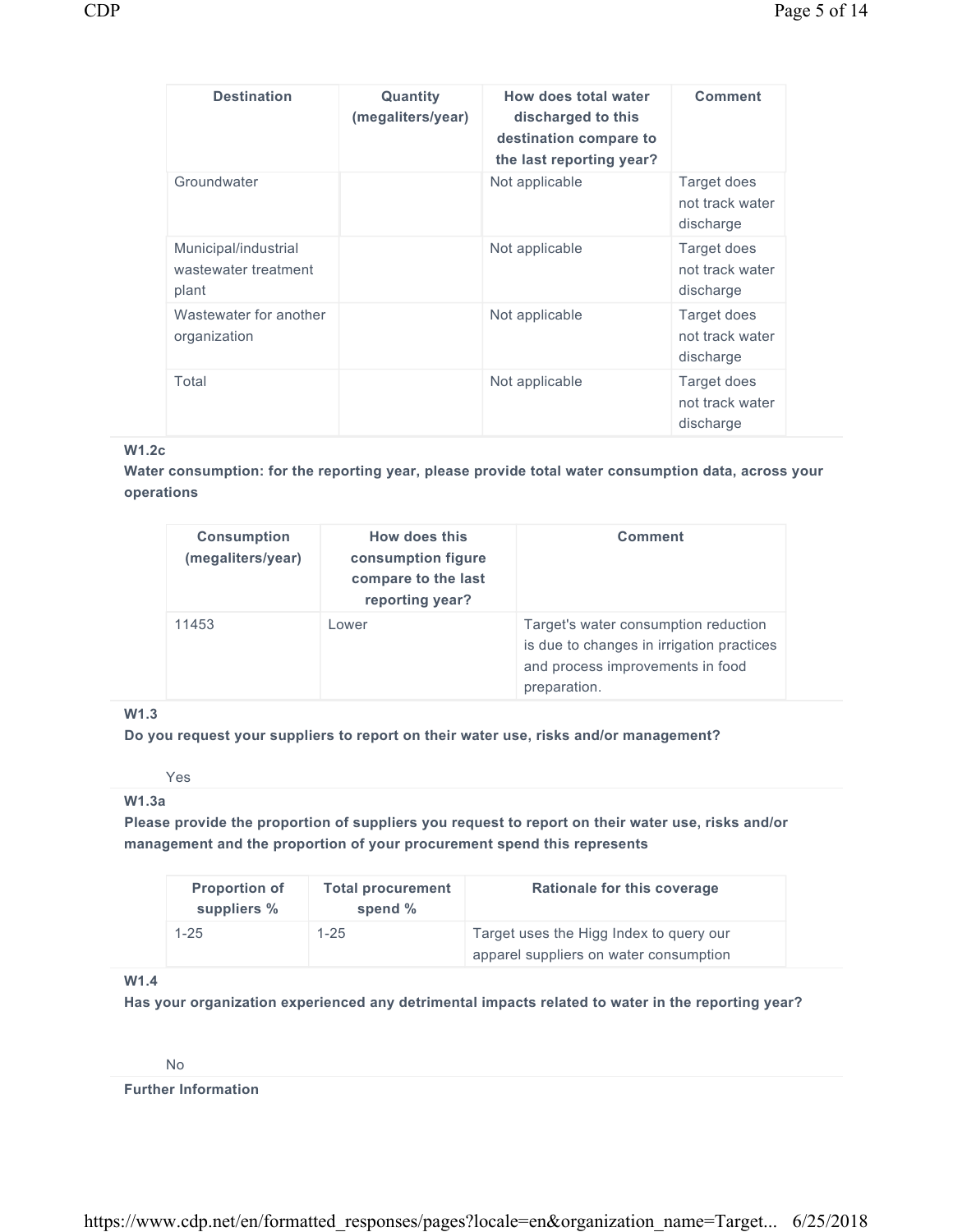# **Module: Risk Assessment**

## **Page: W2. Procedures and Requirements**

## **W2.1**

#### **Does your organization undertake a water-related risk assessment?**

#### Water risks are not assessed

#### **W2.8**

**Please choose the option that best explains why your organisation does not undertake a water-related risk assessment** 

| <b>Primary</b><br>reason                                            | Please explain                                                                                                                                                                                                                                                                                                                                                                                                                                                                                                                                                                                                                                                                                                                                                                                                                                                                                                                                   |
|---------------------------------------------------------------------|--------------------------------------------------------------------------------------------------------------------------------------------------------------------------------------------------------------------------------------------------------------------------------------------------------------------------------------------------------------------------------------------------------------------------------------------------------------------------------------------------------------------------------------------------------------------------------------------------------------------------------------------------------------------------------------------------------------------------------------------------------------------------------------------------------------------------------------------------------------------------------------------------------------------------------------------------|
| Important<br>but not an<br>immediate<br><b>business</b><br>priority | Although we do not conduct formal water risk assessments, we understand<br>the impacts of our operations on the local communities in which we operate.<br>We have a goal to reduce our water consumption by 10% per square foot for<br>our stores in the U.S by 2020. To accomplish this goal we have introduced<br>Smart Irrigation in 601 additional stores in 2015 and are working towards our<br>goal of incorporating native and sustainable plants at 75% of the landscape<br>areas of all new U.S. stores. In addition, we continued our efforts to work with<br>local watershed districts with two partnerships in Minnesota. Through these<br>partnerships we retrofitted storm water systems to better filter runoff and<br>provide greater flood control. We are also working with our suppliers to<br>understand and reduce water consumption within our supply chain through<br>our work with the Natural Resource Defense Council. |

**Further Information** 

# **Module: Implications**

## **Page: W3. Water Risks**

#### **W3.1**

**Is your organization exposed to water risks, either current and/or future, that could generate a substantive change in your business, operations, revenue or expenditure?** 

Yes, direct operations and supply chain

#### **W3.2**

**Please provide details as to how your organization defines substantive change in your business, operations, revenue or expenditure from water risk** 

We define substantive change as those having a significant or material impact to our sales, expenses, or ability to source product from certain regions of the world.

#### **W3.2a**

**Please provide the number of facilities\* per river basin exposed to water risks that could generate a substantive change in your business, operations, revenue or expenditure and the proportion this represents of total operations company-wide** 

|                | <b>River</b> | <b>Number of facilities</b> | <b>Proportion of total</b> | <b>Comment</b> |
|----------------|--------------|-----------------------------|----------------------------|----------------|
| <b>Country</b> | basin        | exposed to water risk       | operations (%)             |                |

**W3.2b**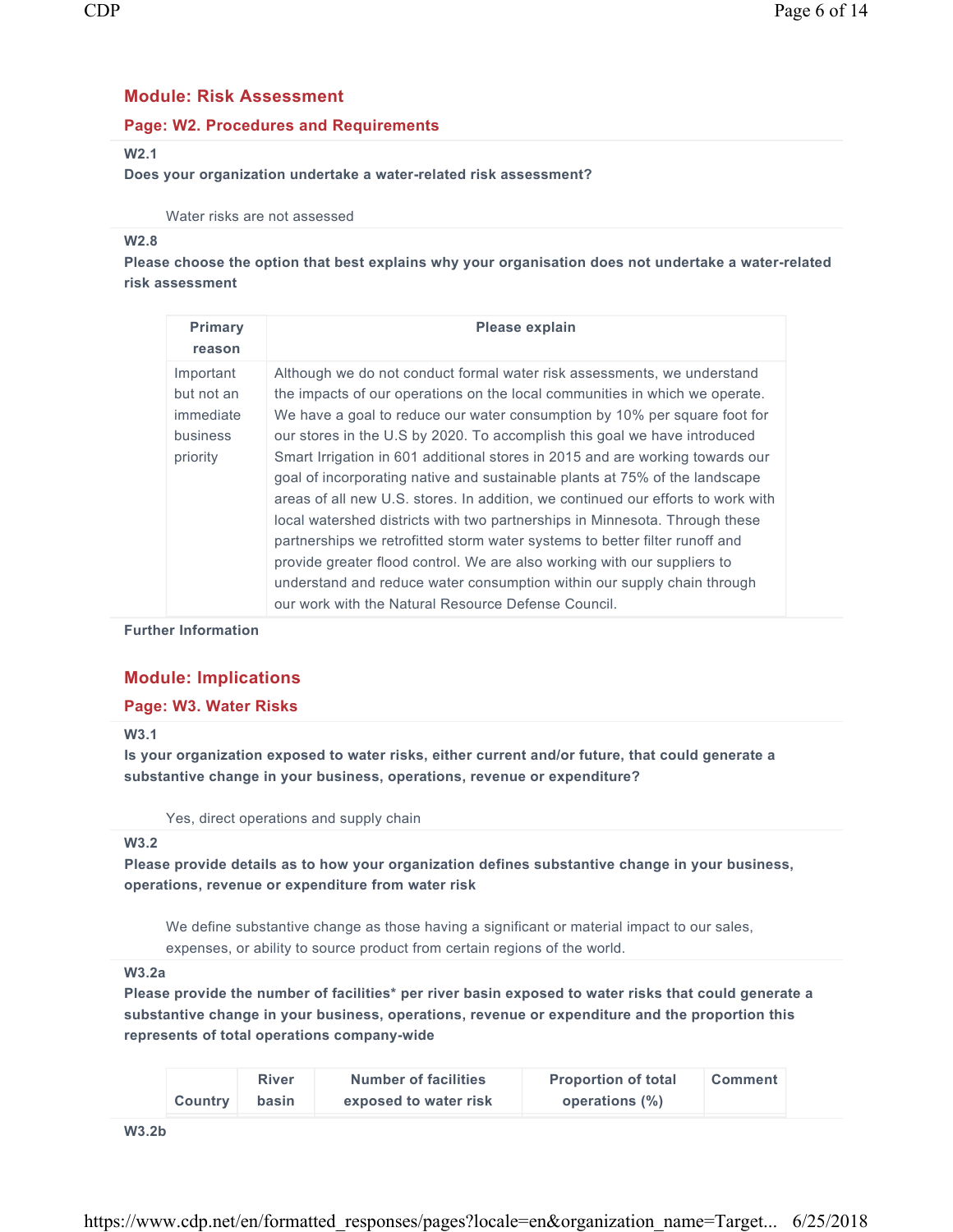**Please provide the proportion of financial value that could be affected at river basin level associated with the facilities listed in W3.2a** 

| <b>Country</b> | <b>River</b><br>basin | Financial<br>reporting metric | <b>Proportion of chosen metric that</b><br>could be affected within the river | <b>Comment</b> |
|----------------|-----------------------|-------------------------------|-------------------------------------------------------------------------------|----------------|
|                |                       |                               | basin                                                                         |                |

# **W3.2c**

**Please list the inherent water risks that could generate a substantive change in your business, operations, revenue or expenditure, the potential impact to your direct operations and the strategies to mitigate them** 

| <b>Country</b> | <b>River</b> | <b>Risk</b> | impact | basin driver Potential Description Timeframe Likelihood Magnitude Response<br>of impact |  |  | <b>of</b><br>potential<br>financial<br>impact | strategy |
|----------------|--------------|-------------|--------|-----------------------------------------------------------------------------------------|--|--|-----------------------------------------------|----------|
|----------------|--------------|-------------|--------|-----------------------------------------------------------------------------------------|--|--|-----------------------------------------------|----------|

# **W3.2d**

**Please list the inherent water risks that could generate a substantive change in your business operations, revenue or expenditure, the potential impact to your supply chain and the strategies to mitigate them** 

| <b>Country</b> | <b>River</b><br>basin | <b>Risk</b><br>driver                                                                                            | <b>Potential</b><br>impact | <b>Description</b><br>of impact | <b>Timeframe</b> | Likelihood | <b>Magnitude</b><br>of<br>potential<br>financial<br>impact | Respor<br>strate                                                                                                                                                               |
|----------------|-----------------------|------------------------------------------------------------------------------------------------------------------|----------------------------|---------------------------------|------------------|------------|------------------------------------------------------------|--------------------------------------------------------------------------------------------------------------------------------------------------------------------------------|
|                | Other:                | Physical-<br>Drought<br>Physical-<br>Increased<br>water<br>scarcity<br>Physical-<br>Increased<br>water<br>stress |                            |                                 | >6 years         | Probable   | Unknown                                                    | Engager<br>with oth<br>stakehol<br>in the riv<br>basin<br>Engager<br>with<br>supplier<br>Promote<br>best<br>practice<br>awarene<br>Tighter<br>supplier<br>performa<br>standard |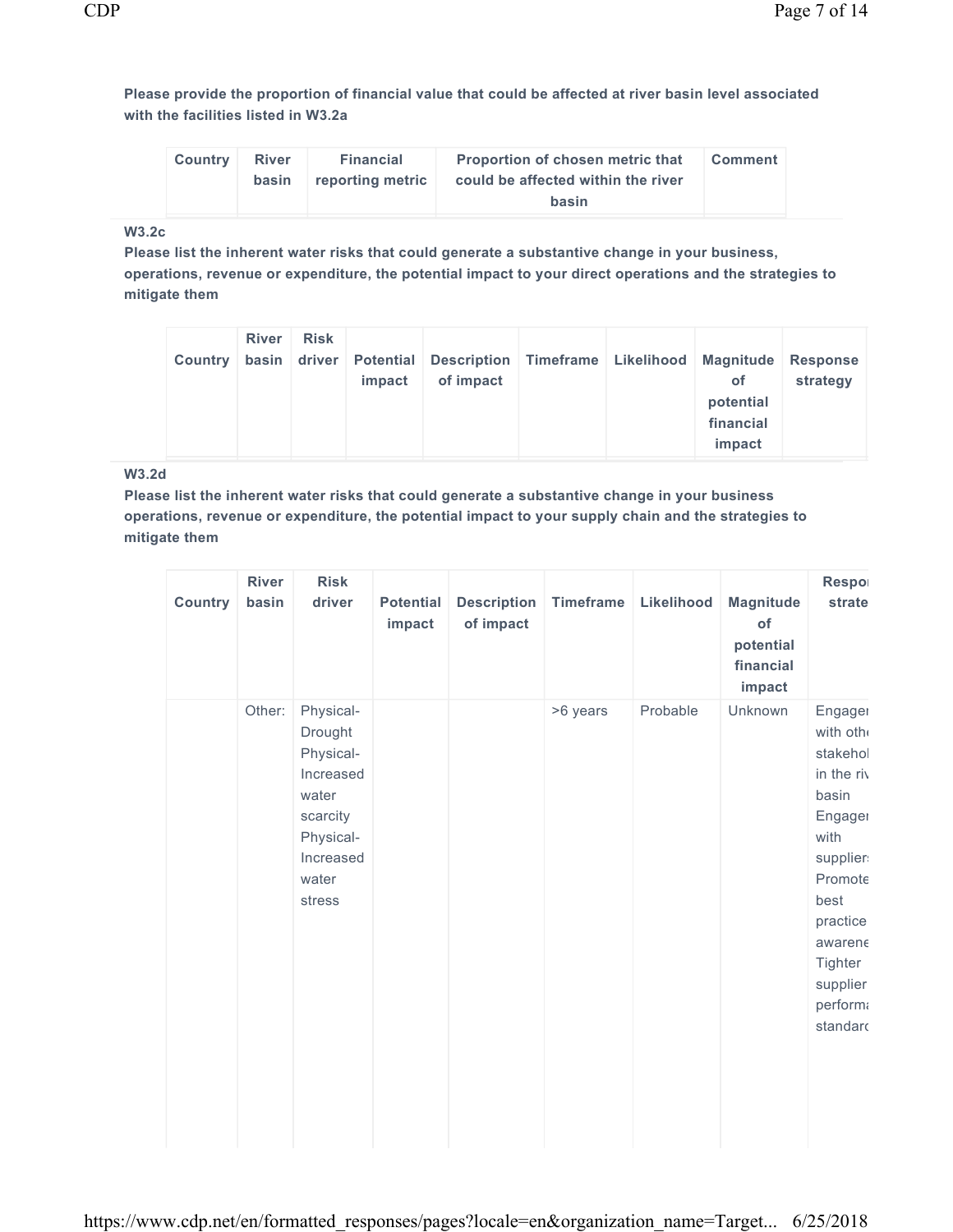| Country | River<br>basin | <b>Risk</b><br>driver | Potential<br>impact | Description Timeframe Likelihood<br>of impact |  | Magnitude<br>of<br>potential<br>financial<br>impact | Respol<br>strate |
|---------|----------------|-----------------------|---------------------|-----------------------------------------------|--|-----------------------------------------------------|------------------|
|         |                |                       |                     |                                               |  |                                                     |                  |
|         |                |                       |                     |                                               |  |                                                     |                  |
|         |                |                       |                     |                                               |  |                                                     |                  |
|         |                |                       |                     |                                               |  |                                                     |                  |
|         |                |                       |                     |                                               |  |                                                     |                  |
|         |                |                       |                     |                                               |  |                                                     |                  |
|         |                |                       |                     |                                               |  |                                                     |                  |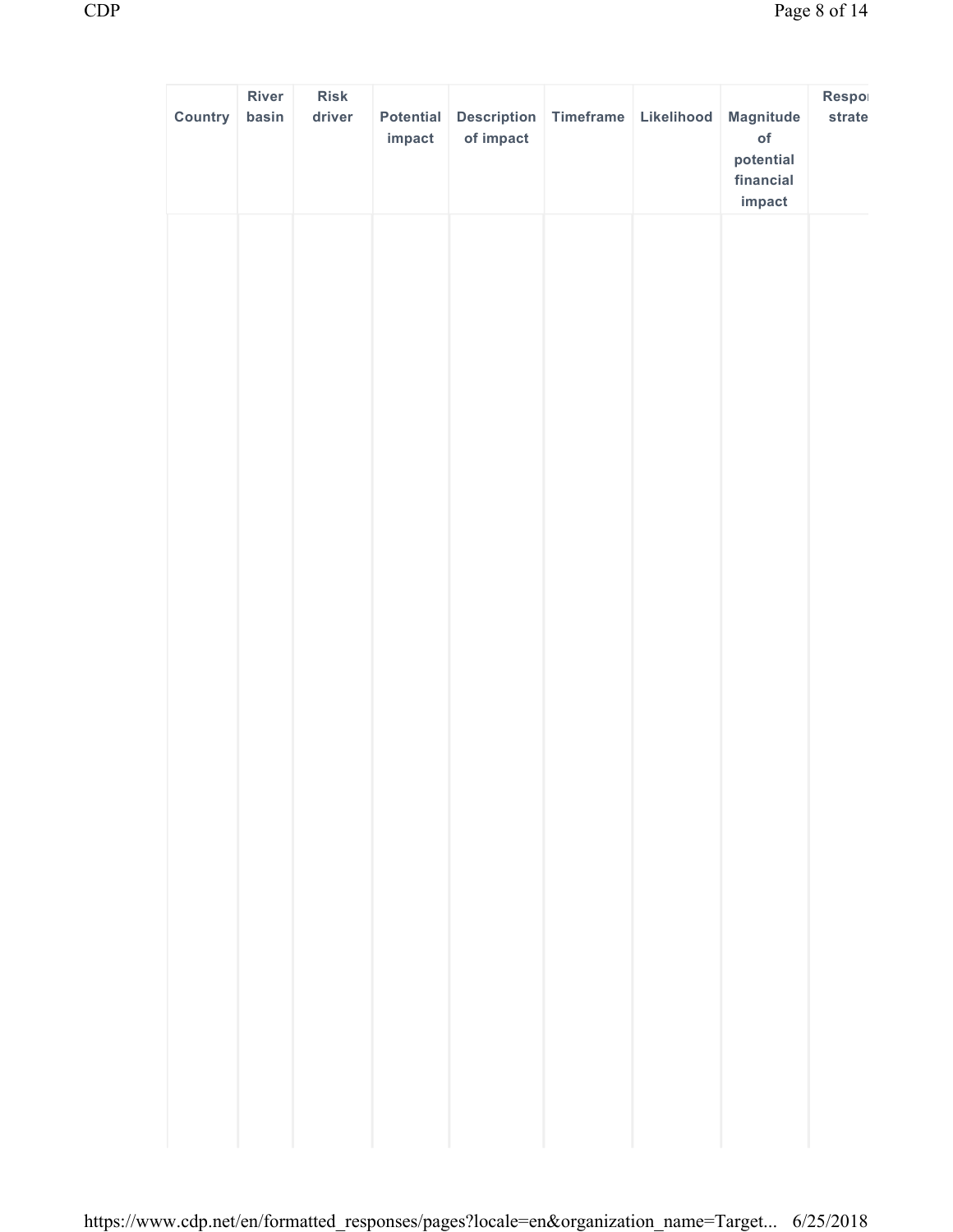| <b>Country</b> | <b>River</b><br>basin | <b>Risk</b><br>driver | <b>Potential</b><br>impact | of impact | <b>Description</b> Timeframe | Likelihood | Magnitude<br>of<br>potential<br>financial<br>impact | Respo<br>strate |
|----------------|-----------------------|-----------------------|----------------------------|-----------|------------------------------|------------|-----------------------------------------------------|-----------------|
|                |                       |                       |                            |           |                              |            |                                                     |                 |

#### **Further Information**

## **Page: W4. Water Opportunities**

## **W4.1**

**Does water present strategic, operational or market opportunities that substantively benefit/have the potential to benefit your organization?** 

No

#### **W4.1b**

**Please choose the option that best explains why water does not present your organization with any opportunities that have the potential to provide substantive benefit** 

| <b>Primary reason</b>                                     | Please explain                                                                                                                                                                                                                                                                                                                                                                                                                                                 |
|-----------------------------------------------------------|----------------------------------------------------------------------------------------------------------------------------------------------------------------------------------------------------------------------------------------------------------------------------------------------------------------------------------------------------------------------------------------------------------------------------------------------------------------|
| <b>Opportunities</b><br>exist, but nothing<br>substantive | Much of our water usage is also driven by Building and Health codes<br>which have requirements on specific flow rates and fixture quantities.<br>Dramatic changes to these regulations are highly unlikely, though if<br>passed, we can readily implement when required. Additionally, with water<br>costs as a small percentage of operational expenses, we do not<br>anticipate a substantive change in our business operations, revenue, or<br>expenditure. |

#### **Further Information**

## **Module: Accounting**

## **Page: W5. Facility Level Water Accounting (I)**

**W5.1**

**Water withdrawals: for the reporting year, please complete the table below with water accounting data for all facilities included in your answer to W3.2a**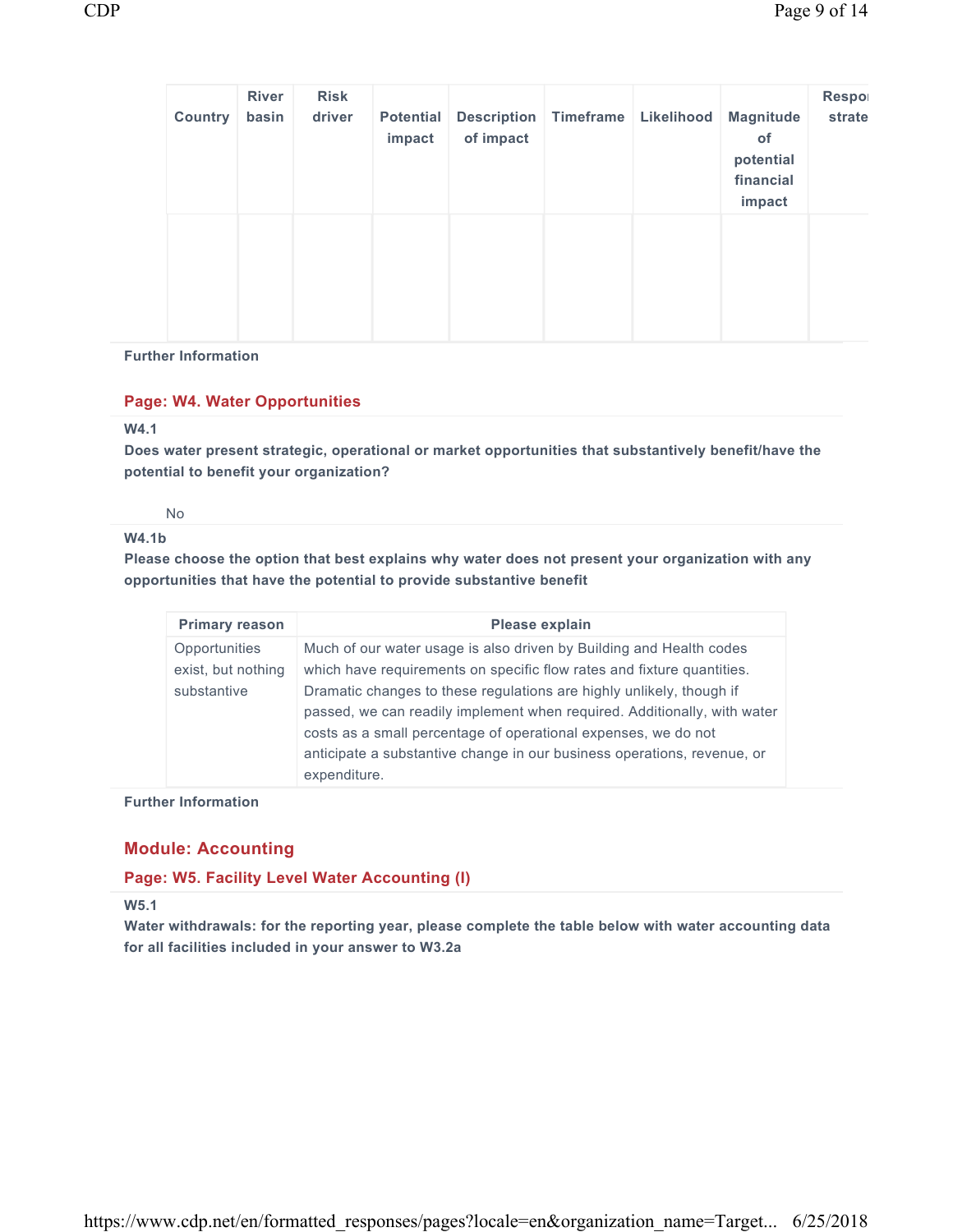| <b>Facility reference</b><br>number | <b>Country</b> | <b>River</b><br>basin | <b>Facility</b><br>name | <b>Total water</b><br>withdrawals<br>(megaliters/year)<br>at this facility | <b>How does</b><br>the total<br>water<br>withdrawals<br>at this<br>facility<br>compare to<br>the last | <b>Please</b><br>explain |
|-------------------------------------|----------------|-----------------------|-------------------------|----------------------------------------------------------------------------|-------------------------------------------------------------------------------------------------------|--------------------------|
|                                     |                |                       |                         |                                                                            | reporting<br>year?                                                                                    |                          |

#### **Further Information**

## **Page: W5. Facility Level Water Accounting (II)**

## **W5.1a**

**Water withdrawals: for the reporting year, please provide withdrawal data, in megaliters per year, for the water sources used for all facilities reported in W5.1** 

| <b>Facility</b><br>reference surface<br>number | <b>Brackish</b><br>Fresh<br>surface<br>water/seawater<br>water | <b>Rainwater</b> | Groundwater   Groundwater<br>(renewable) | (non-<br>renewable) | <b>Produced/process</b><br>water |
|------------------------------------------------|----------------------------------------------------------------|------------------|------------------------------------------|---------------------|----------------------------------|
|------------------------------------------------|----------------------------------------------------------------|------------------|------------------------------------------|---------------------|----------------------------------|

# **W5.2**

**Water discharge: for the reporting year, please complete the table below with water accounting data for all facilities included in your answer to W3.2a** 

| <b>Facility</b> | <b>Total water discharged</b> | How does the total water               | <b>Please</b> |
|-----------------|-------------------------------|----------------------------------------|---------------|
| reference       | (megaliters/year) at this     | discharged at this facility            | explain       |
| number          | facility                      | compare to the last reporting<br>vear? |               |

## **W5.2a**

**Water discharge: for the reporting year, please provide water discharge data, in megaliters per year, by destination for all facilities reported in W5.2** 

| <b>Facility</b>   |       | Fresh Municipal/industrial |                 | Groundwater | Wastewater Comment |  |
|-------------------|-------|----------------------------|-----------------|-------------|--------------------|--|
| reference surface |       | wastewater                 | <b>Seawater</b> |             | for another        |  |
| number            | water | treatment plant            |                 |             | organization       |  |

## **W5.3**

**Water consumption: for the reporting year, please provide water consumption data for all facilities reported in W3.2a** 

| <b>Facility</b> | <b>Consumption</b> | How does this compare to | <b>Please</b> |
|-----------------|--------------------|--------------------------|---------------|
| reference       | (megaliters/year)  | the last reporting year? | explain       |
| number          |                    |                          |               |

#### **W5.4**

**For all facilities reported in W3.2a what proportion of their water accounting data has been externally verified?**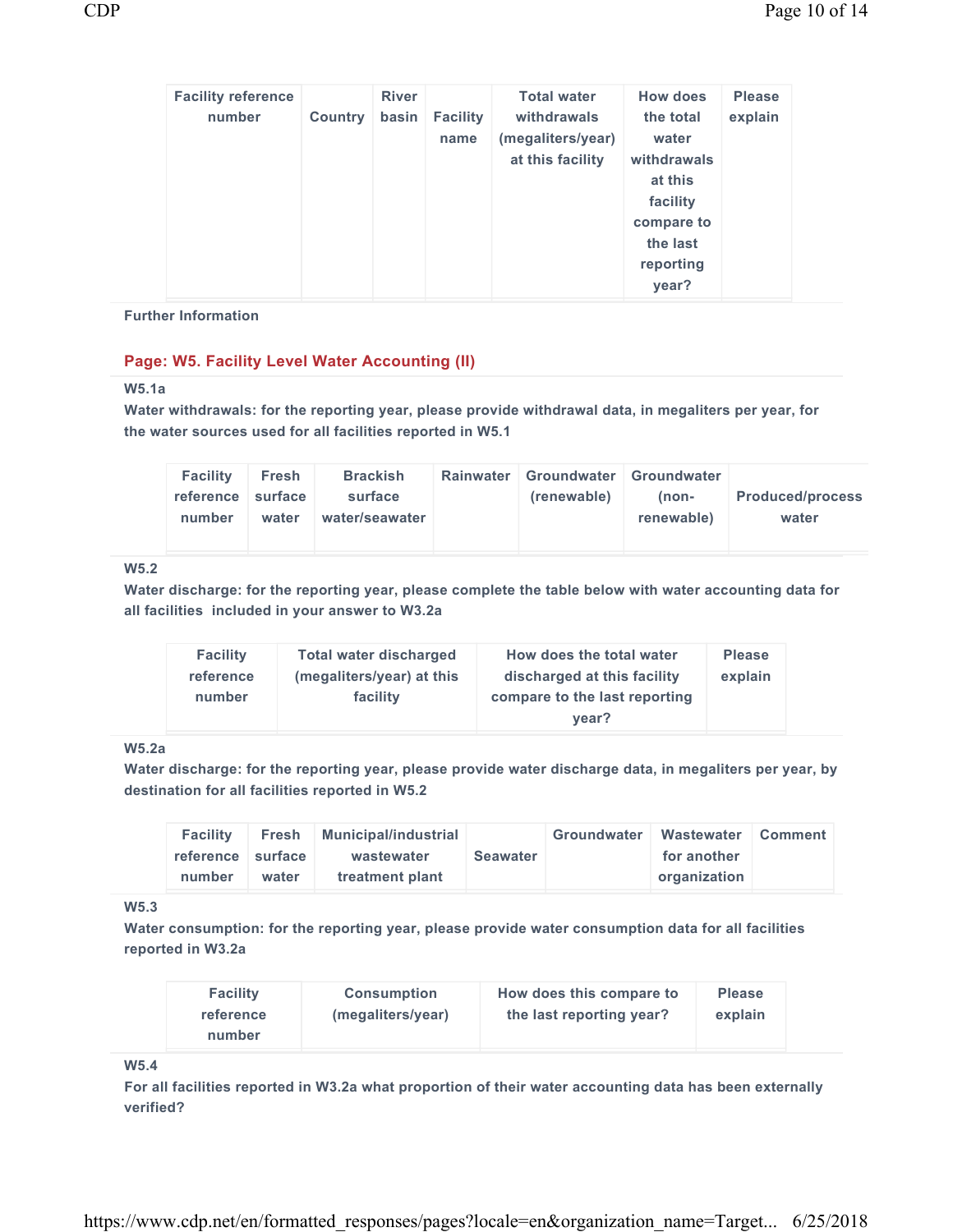| <b>Water aspect</b>                                                      | %<br>verification | What standard and<br>methodology was used? |
|--------------------------------------------------------------------------|-------------------|--------------------------------------------|
| Water withdrawals- total volumes                                         |                   |                                            |
| Water withdrawals- volume by sources                                     |                   |                                            |
| Water discharges- total volumes                                          |                   |                                            |
| Water discharges- volume by destination                                  |                   |                                            |
| Water discharges- volume by treatment<br>method                          |                   |                                            |
| Water discharge quality data- quality by<br>standard effluent parameters |                   |                                            |
| Water consumption- total volume                                          |                   |                                            |

**Further Information** 

## **Module: Response**

#### **Page: W6. Governance and Strategy**

## **W6.1**

**Who has the highest level of direct responsibility for water within your organization and how frequently are they briefed?** 

| <b>Highest level of</b><br>direct responsibility<br>for water issues | <b>Frequency of</b><br>briefings on<br>water issues | <b>Comment</b>                                                                                                                                                                                                                                                                                               |
|----------------------------------------------------------------------|-----------------------------------------------------|--------------------------------------------------------------------------------------------------------------------------------------------------------------------------------------------------------------------------------------------------------------------------------------------------------------|
| Senior<br>Manager/Officer                                            | Scheduled-<br>quarterly                             | The teams working on water report their progress<br>to Senior Leadership on initiatives, risk mitigation,<br>and opportunities at both the company and asset<br>level twice a year. Leadership consists of Vice<br>President or Senior Vice President level<br>representatives from across the organization. |

## **W6.2**

**Is water management integrated into your business strategy?** 

Yes

## **W6.2a**

**Please choose the option(s) below that best explain how water has positively influenced your business strategy** 

| Influence of water on business strategy       | <b>Please explain</b> |
|-----------------------------------------------|-----------------------|
| Establishment of sustainability goals         |                       |
| Publicly demonstrated our commitment to water |                       |
| Tighter operational performance standards     |                       |
| Tighter supplier performance standards        |                       |

#### **W6.2b**

**Please choose the option(s) below that best explains how water has negatively influenced your business strategy**

**Influence of water on business strategy Please explain**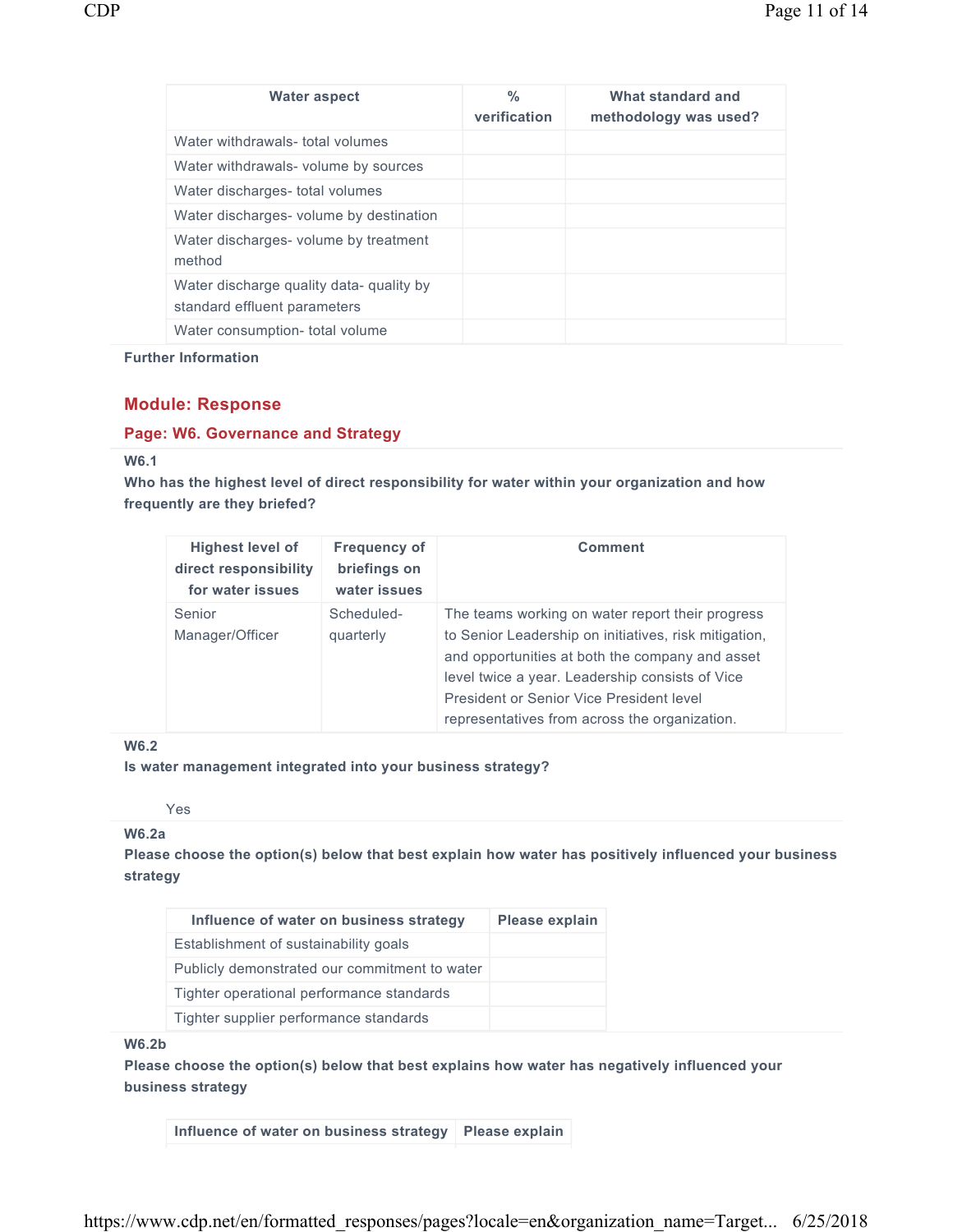| Influence of water on business strategy   Please explain |  |
|----------------------------------------------------------|--|
| No measurable influence                                  |  |

## **W6.3**

**Does your organization have a water policy that sets out clear goals and guidelines for action?** 

Yes

**W6.3a** 

**Please select the content that best describes your water policy (tick all that apply)** 

| <b>Content</b>                              | Please explain why this content is<br>included |
|---------------------------------------------|------------------------------------------------|
| Publicly available                          |                                                |
| Company-wide                                |                                                |
| Performance standards for direct operations |                                                |
| Incorporated within group environmental,    |                                                |
| sustainability or EHS policy                |                                                |

#### **W6.4**

**How does your organization's water-related capital expenditure (CAPEX) and operating expenditure (OPEX) during the most recent reporting year compare to the previous reporting year?** 

| Water CAPEX $(+/-$ % | Water OPEX $(+/-$ % | <b>Motivation for these</b> |
|----------------------|---------------------|-----------------------------|
| change)              | change)             | changes                     |

#### **Further Information**

## **Page: W7. Compliance**

**W7.1**

**Was your organization subject to any penalties, fines and/or enforcement orders for breaches of abstraction licenses, discharge consents or other water and wastewater related regulations in the reporting year?** 

No

**Further Information** 

## **Page: W8. Targets and Initiatives**

**W8.1**

**Do you have any company wide targets (quantitative) or goals (qualitative) related to water?** 

Yes, targets and goals

#### **W8.1a**

**Please complete the following table with information on company wide quantitative targets (ongoing or reached completion during the reporting period) and an indication of progress made** 

| <b>Category of</b><br>target | <b>Motivation</b> | <b>Description</b><br>of target | Quantitative<br>unit of<br>measurement | <b>Base-</b><br>line<br>vear | <b>Target</b><br>vear | <b>Proportion</b><br>of target<br>achieved,<br>% value |
|------------------------------|-------------------|---------------------------------|----------------------------------------|------------------------------|-----------------------|--------------------------------------------------------|
|                              |                   |                                 |                                        | 2009                         | 2015                  |                                                        |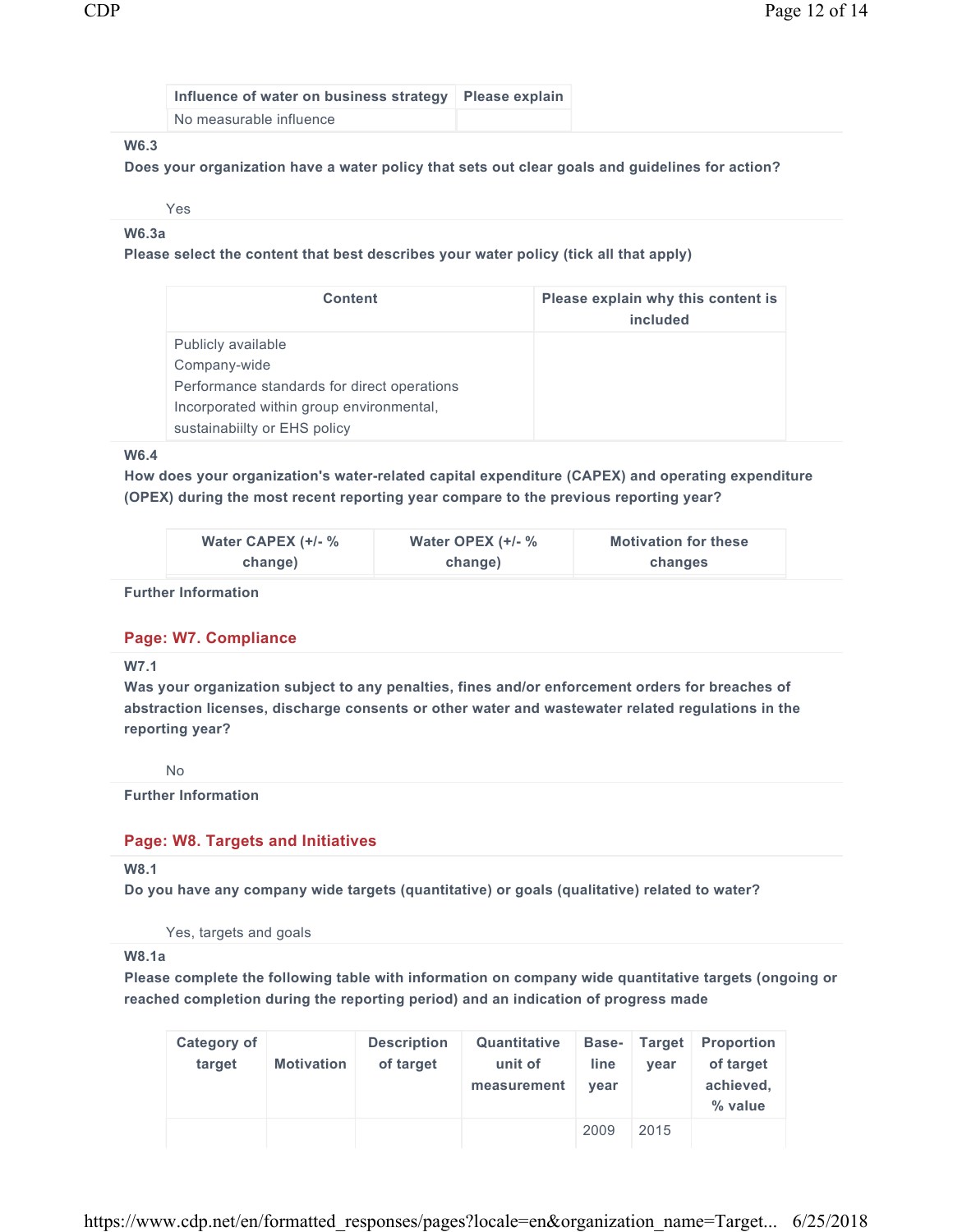| <b>Category of</b><br>target                 | <b>Motivation</b> | <b>Description</b><br>of target                                                                                     | Quantitative<br>unit of<br>measurement                        | Base-<br>line<br>year | <b>Target</b><br>year | <b>Proportion</b><br>of target<br>achieved,<br>% value |
|----------------------------------------------|-------------------|---------------------------------------------------------------------------------------------------------------------|---------------------------------------------------------------|-----------------------|-----------------------|--------------------------------------------------------|
| Other:<br>Reduction of<br>water<br>intensity | Cost<br>savings   | Reduce water<br>use by 10<br>percent per<br>square foot<br>by 2015                                                  | Other: %<br>reduction per<br>square foot                      |                       |                       |                                                        |
| Reduction in<br>consumptive<br>volumes       | Cost<br>savings   | Incorporate<br>native<br>landscaping<br>in 75 percent<br>of the<br>landscape<br>areas of all<br>new U.S.<br>stores. | Other: % of<br>area<br>landscaped<br>with native<br>plantings |                       |                       |                                                        |

#### **W8.1b**

**Please describe any company wide qualitative goals (ongoing or reached completion during the reporting period) and your progress in achieving these** 

| Goal                                                                | <b>Motivation</b> | Description of<br>goal | <b>Progress</b> |
|---------------------------------------------------------------------|-------------------|------------------------|-----------------|
| Engagement with suppliers to help them<br>improve water stewardship | Cost<br>savings   |                        |                 |

**Further Information** 

## **Module: Linkages/Tradeoff**

#### **Page: W9. Managing trade-offs between water and other environmental issues**

## **W9.1**

**Has your organization identified any linkages or trade-offs between water and other environmental issues in its value chain?** 

No

**Further Information** 

## **Module: Sign Off**

**Page: Sign Off** 

**W10.1** 

**Please provide the following information for the person that has signed off (approved) your CDP water response** 

| <b>Name</b>            | Job title | <b>Corresponding job category</b>  |
|------------------------|-----------|------------------------------------|
| Greg Downing   Manager |           | Environment/Sustainability manager |

**W10.2**